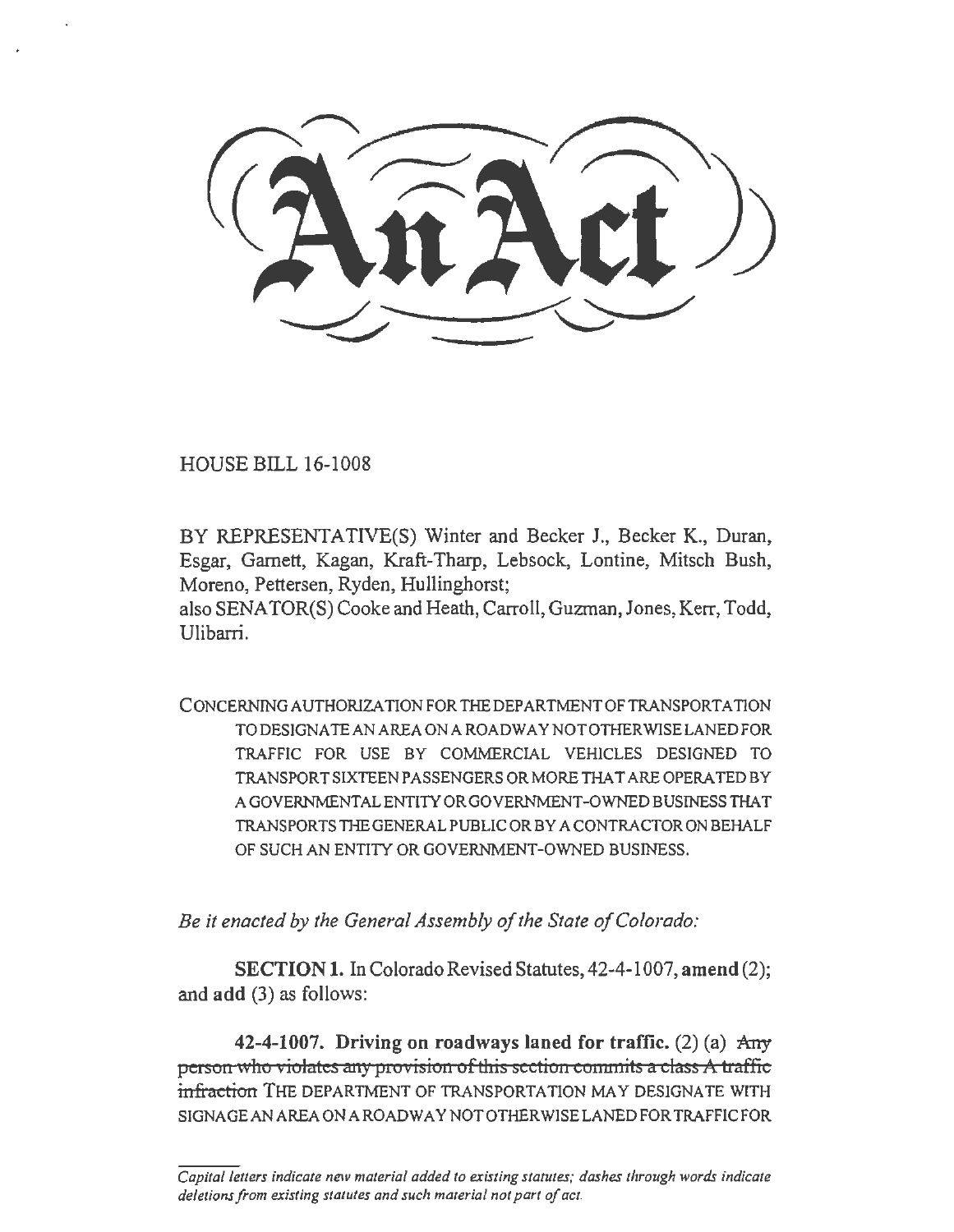USE BY COMMERCIAL VEHICLES, AS DEFINED IN SECTION 42-4-235 **(1)** (a), THAT ARE DESIGNED TO TRANSPORT SIXTEEN OR MORE PASSENGERS, INCLUDING THE DRIVER, AND THAT ARE OPERA TED BY A GOVERNMENTAL ENTITY OR GOVERNMENT -OWNED BUSINESS THAT TRANSPORTS THE GENERAL PUBLIC OR BY A CONTRACTOR ON BEHALF OF SUCH AN ENTITY OR GOVERNMENT-OWNED BUSINESS. USE OF SUCH AN AREA IS LIMJTED TO VEHICLES AUTHORIZED BY THE DEPARTMENT OPERATING UNDER CONDITIONS OF USE ESTABLISHED BY THE DEPARTMENT BUT, SUBJECT TO THE CONDITIONS OF USE, THE DRIVER OF AN AUTHORIZED VEHICLE HAS SOLE DISCRETION TO DECIDE WHETHER OR NOT TO DRIVE ON SUCH AN AREA BASED ON THE DRIVER'S ASSESSMENT OF THE SAFETY OF DOING SO. THE DEPARTMENT SHALL CONSULT WITH THE COLORADO STATE PATROL BEFORE GRANTING AUTHORIZATION FOR USE OF THE AREA AND ESTABLISHING CONDITIONS OF USE. THE DEPARTMENT SHALL IMPOSE AND EACH AUTHORIZED USER SHALL ACKNOWLEDGE THE CONDITIONS OF USE BY WRITTEN AGREEMENT, AND THE DEPARTMENT NEED NOT NOTE THE CONDITIONS OF USE IN ROADWAY SIGNAGE. AN AUTHORIZED USER DOES NOT VIOLATE THIS SECTION OR SECTION 42-4-1004 WHEN OPERATING IN ACCORDANCE WITH THE CONDITIONS OF USE FOR AN AREA IMPOSED BY THE DEPARTMENT AND ACKNOWLEDGED BY THE USER IN A WRITTEN AGREEMENT.

(b) THE DEPARTMENT OF TRANSPORTATION SHALL WORK WITH LOCAL GOVERNMENTAL AGENCIES IN IMPLEMENTING THE PROVISIONS OF THIS SUBSECTION (2).

(3) A PERSON WHO VIOLATES ANY PROVISION OF THIS SECTION COMMITS A CLASS A TRAFFIC INFRACTION.

**SECTION 2. Safety clause.** The general assembly hereby finds,